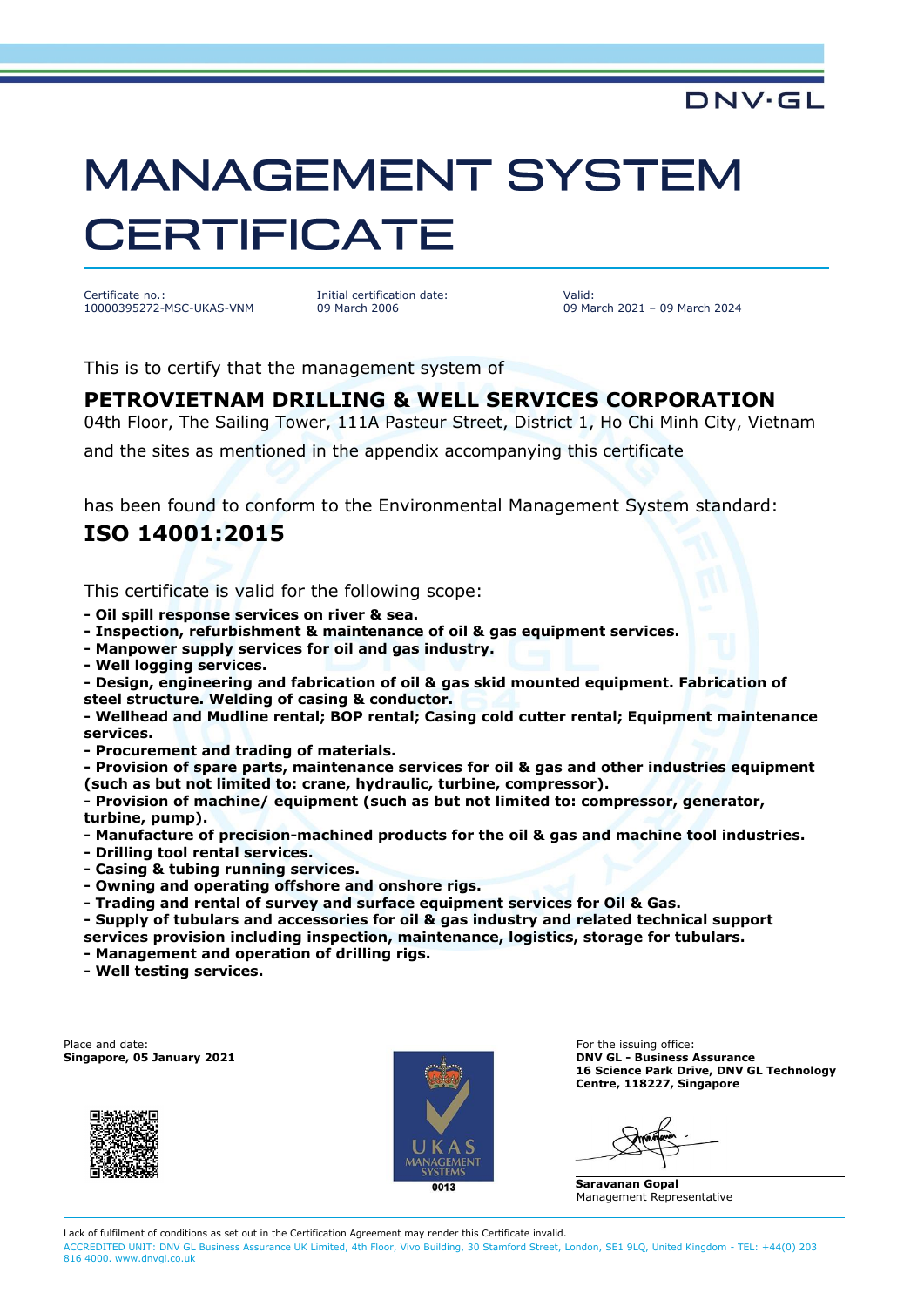Certificate no.: 10000395272-MSC-UKAS-VNM Place and date: Singapore, 05 January 2021

## **Appendix to Certificate**

#### **PETROVIETNAM DRILLING & WELL SERVICES CORPORATION**

Locations included in the certification are as follows:

| <b>Site Name</b>                                               | <b>Site Address</b>                                                                                               | <b>Site Scope</b>                                                                                                                                                                                                                                                                                                                                                                                                                                                                                                                                                                                                                                                                                                                                                                                                                                                                                                                                                                                                                                                                                                                                                                                                                                                                                                                                                                                                                          |
|----------------------------------------------------------------|-------------------------------------------------------------------------------------------------------------------|--------------------------------------------------------------------------------------------------------------------------------------------------------------------------------------------------------------------------------------------------------------------------------------------------------------------------------------------------------------------------------------------------------------------------------------------------------------------------------------------------------------------------------------------------------------------------------------------------------------------------------------------------------------------------------------------------------------------------------------------------------------------------------------------------------------------------------------------------------------------------------------------------------------------------------------------------------------------------------------------------------------------------------------------------------------------------------------------------------------------------------------------------------------------------------------------------------------------------------------------------------------------------------------------------------------------------------------------------------------------------------------------------------------------------------------------|
| PETROVIETNAM DRILLING &<br><b>WELL SERVICES</b><br>CORPORATION | 04th Floor, The Sailing Tower,<br>111A Pasteur Street, District 1, Ho<br>Chi Minh City, Vietnam                   | - Oil spill response services on river & sea.<br>- Inspection, refurbishment & maintenance<br>of oil & gas equipment services.<br>- Manpower supply services for oil and gas<br>industry.<br>- Well logging services.<br>- Design, engineering and fabrication of oil<br>& gas skid mounted equipment. Fabrication<br>of steel structure. Welding of casing &<br>conductor.<br>- Wellhead and Mudline rental; BOP rental;<br>Casing cold cutter rental; Equipment<br>maintenance services.<br>- Procurement and trading of materials.<br>- Provision of spare parts, maintenance<br>services for oil & gas and other industries<br>equipment (such as but not limited to:<br>crane, hydraulic, turbine, compressor).<br>- Provision of machine/ equipment (such as<br>but not limited to: compressor, generator,<br>turbine, pump).<br>- Manufacture of precision-machined<br>products for the oil & gas and machine tool<br>industries.<br>- Drilling tool rental services.<br>- Casing & tubing running services.<br>- Owning and operating offshore and<br>onshore rigs.<br>- Trading and rental of survey and surface<br>equipment services for Oil & Gas.<br>- Supply of tubulars and accessories for oil<br>& gas industry and related technical<br>support services provision including<br>inspection, maintenance, logistics, storage<br>for tubulars. - Management and operation<br>of drilling rigs.<br>- Well testing services. |
| PETROLEUM WELL LOGGING<br>CO., LTD (PVD LOGGING)               | 10th Floor, The Sailing Tower,<br>111A Pasteur Street, Ben Nghe<br>Ward, District 1, Ho Chi Minh City,<br>Vietnam | - Well logging services.                                                                                                                                                                                                                                                                                                                                                                                                                                                                                                                                                                                                                                                                                                                                                                                                                                                                                                                                                                                                                                                                                                                                                                                                                                                                                                                                                                                                                   |
| PVD OFFSHORE SERVICES CO.,<br>LTD. (PVDO)                      | Building 43A, 30th April Road,<br>Ward 9, Vung Tau City, Ba Ria<br>Vung Tau Province, Vietnam                     | - Oil spill response services on river and<br>sea.<br>- Inspection, refurbishment & maintenance<br>of oil & gas equipment services.<br>- Manpower supply services for oil and gas<br>industry.                                                                                                                                                                                                                                                                                                                                                                                                                                                                                                                                                                                                                                                                                                                                                                                                                                                                                                                                                                                                                                                                                                                                                                                                                                             |

Lack of fulfilment of conditions as set out in the Certification Agreement may render this Certificate invalid.

ACCREDITED UNIT: DNV GL Business Assurance UK Limited, 4th Floor, Vivo Building, 30 Stamford Street, London, SE1 9LQ, United Kingdom - TEL: +44(0) 203 816 4000. www.dnvgl.co.uk

**DNV·GL**